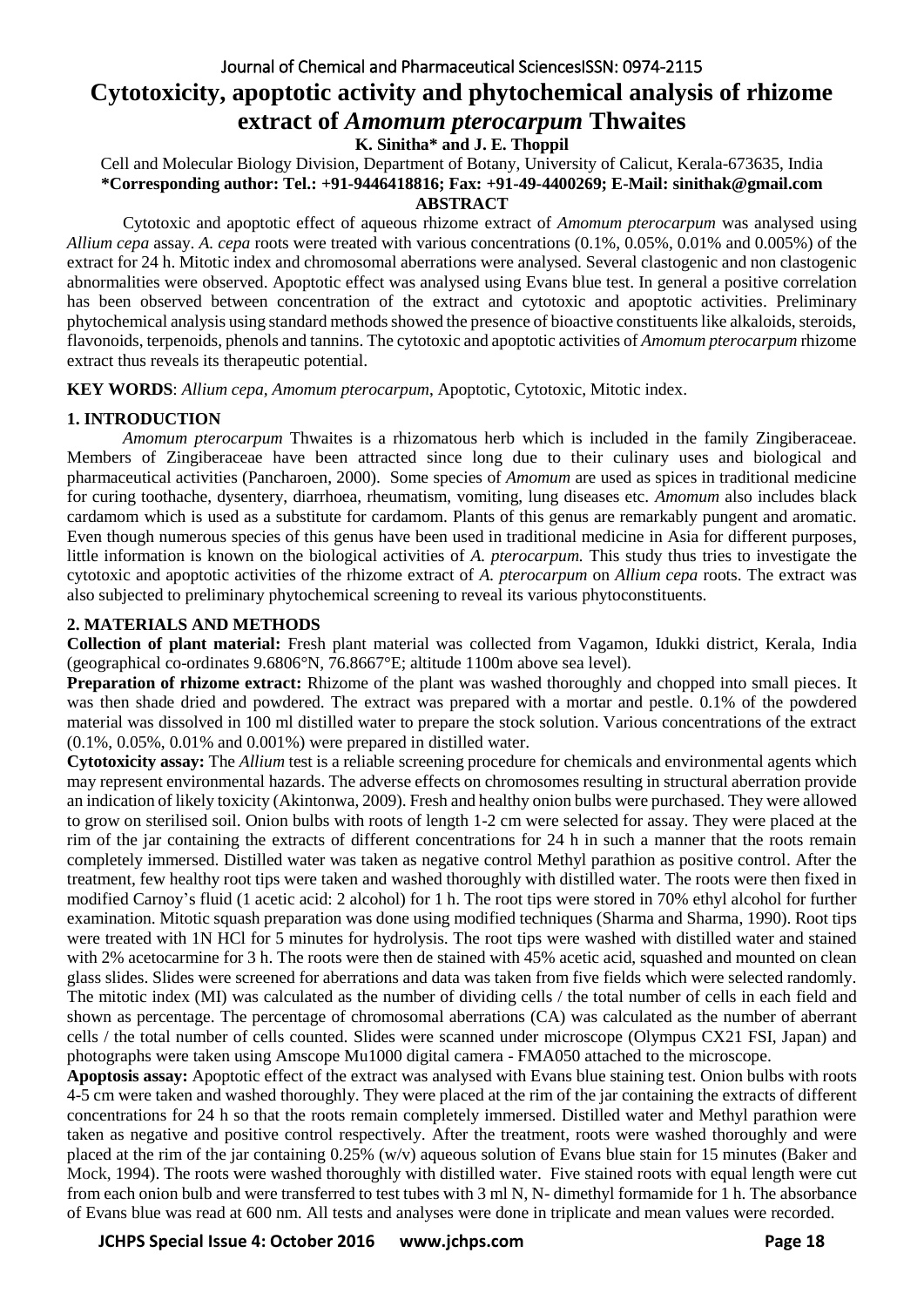## Journal of Chemical and Pharmaceutical SciencesISSN: 0974-2115

**Statistical Analysis:** The data of MI and CA are represented in percentage mean  $\pm$  SE. For statistical analysis, oneway analysis of variance (ANOVA) and Duncan's multiple range test (DMR) (Duncan, 1955) were used. All statistical analyses were done by using the computer software SPSS 20.0 for Windows. Results with p < 0.05 were considered to be statistically significant.

**Preliminary Phytochemical Analysis:** Qualitative phytochemical tests were done for detecting the presence of alkaloids, phenols, tannins, flavonoids, terpenoids and cardiac glycosides by the following standard methods suggested by Trease and Evans (1983); and Harbourne (1983).

Test for Alkaloids: A small portion of the crude extract was dissolved in 5 ml 1% HCl on a steam bath. Dragendorff's reagent and Mayers reagent were then added separately. Formation of turbidity or precipitation was taken as the presence of alkaloids.

**Test for Phenols and Tannins:** Plant extract was treated with 2 ml of 2% FeCl<sub>3</sub> reagent. A blue-green or black colouration shows the presence of phenols and tannins.

**Test for Flavonoids:** A chip of magnesium metal strip was added to the crude extract and a few drops of concentrated HCl was added. The occurrence of a red or orange colouration indicates the presence of flavonoids.

**Test for Terpenoids:** Crude extract was dissolved in 2 ml of chloroform and evaporated to dryness. After adding 2 ml of concentrated H2SO<sup>4</sup> it was heated for about 2 minutes. Presence of greyish colour shows the presence of terpenoids.

**Test for Steroids:** The extract was dissolved in 3 ml CHCl<sub>3</sub> and then filtered. Concentrated H<sub>2</sub>SO<sub>4</sub> was added to the filtrate to form a lower layer. A reddish brown colour indicates steroids.

**Test for Cardiac Glycosides:** The extract was dissolved in 2 ml glacial acetic acid containing 1 drop of 1% FeCl<sub>3</sub>. This was under laid with concentrated  $H_2SO_4$ . A brown ring in between the layers indicates the presence of a deoxy sugar, characteristic of cardiac glycosides. A violet ring may form just above this ring and gradually spreads through this layer.

**Test for Saponins:** Crude extract was added to 5ml of distilled water in a test tube and shaken vigorously. The formation of stable foam was taken as an indication for the presence of saponins.

## **3. RESULTS AND DISCUSSION**

The rhizome extract considerably affected mitotic index and there is a positive correlation between the concentration of the extract and percentage of chromosomal aberration (Table.1). The highest concentration reduced the mitotic index to 18.20 % and the chromosomal aberration increased up to 24.92 %.

A broad spectrum of clastogenic and non clastogenic aberrations were observed. Nuclear lesions (Fig.1I) were very common in all the treatments. Lesions develop by the inhibitory action of phytochemicals on DNA biosynthesis which leads to the clastogenic effect of the extract (Akaneme and Amaefule, 2012). The lesions can also develop from the dissolution of protein components of the chromatin, induced by the extract (Udo, 2014). Pulverised chromatin was another common abnormality observed (Fig.1B). Pulverisation may be due to the premature condensation of chromosome as a result of the action of active phytochemicals present in the extract (Knuutila, 1981). C-mitosis, (Fig.1F) another abnormality, occurs by the inactivation of spindle formation which results in delay in the division of centromere. Micronuclei (Fig.1H) developed from lagging chromosomes. Nuclear erosion (Fig.1D) is another prominent aberration which occurs from the partial dissolution of nucleoproteins which become visible in the nucleus as erosion zones (Caetano-Pereira, 1999). Spindle disturbances which resulted in displacement and disturbances of chromosome at various mitotic stages were also visible. Diagonal metaphase is one such aberration (Fig.1G). Stickiness is another common abnormality (Fig.1C) noted which may be due to several causes like DNA condensation (Osterberg, 1984), depolymerization of DNA (Abraham and Koshy, 1979) and physical adhesion of chromosomal proteins (Patil and Bhat, 1992). It is interpreted that stickiness reflects highly toxic and usually irreversible effect that probably results in cell death (Liu, 1992; El-Ghameryet, 2000; Tipirdamaz, 2003). Evandri (2000) suggest that chromosome bridges and fragments (Fig.1E) are signs of clastogenic effects resulting from chromosome and chromatid breaks. Binucleated cell formation (Fig.1A) may be because of the inhibition of cytokinesis following telophase (Sutan, 2014). These anomalies can be considered as biomarkers of genotoxic events and chromosomal instability.

Apoptosis was detected by Evans blue staining method on the basis of its penetration to nonviable cells (Panda, 2011). Evans blue stain taken up by *A. cepa* roots indicates cell death. In higher concentration of plant extract (Fig.2) severe cell death was observed. Dose dependent intensity of the Evans blue stain of the *Allium* root tips indicates cell death induction due to cytotoxicity of the extract (Table.2). The concentration of the extract and the intensity of the dye absorbed is positively correlated (Fig.2A-F). Apoptosis was high at higher concentrations of the extract. Evans blue uptake as an apoptotic parameter is an indicator of cytotoxicity.

 Phytochemical analysis of the rhizome extract showed the presence of alkaloids, phenols, tannins, flavonoids, terpenoids and cardiac glycosides (Table 3). The presence of various bioactive compounds in the plant reveals its therapeutic potential. The presence of compounds like alkaloids accounts for its cytotoxic and apoptotic activity. Their potential uses in reducing human cancer cell lines (Staerk, 2000) have been widely studied. The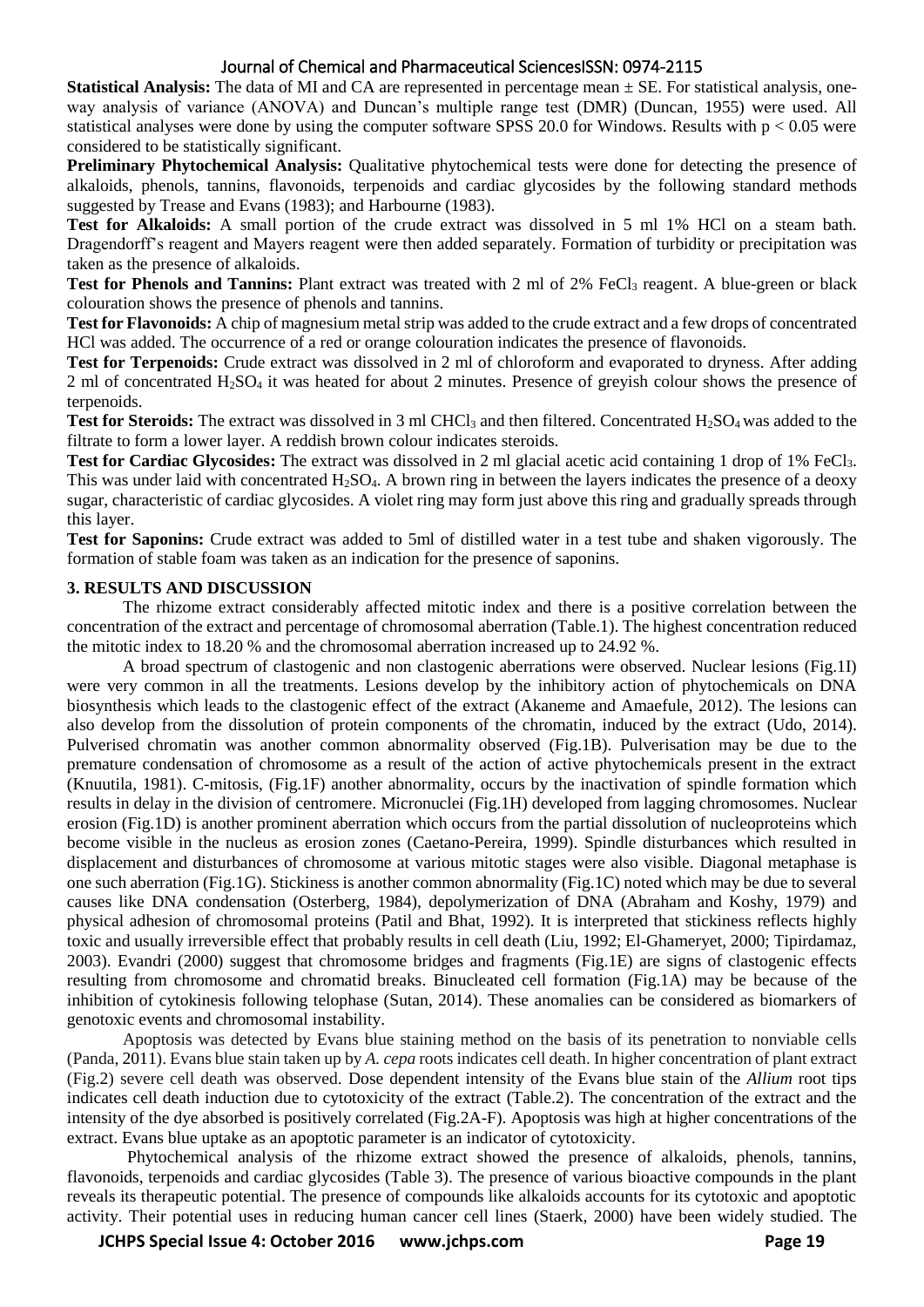# Journal of Chemical and Pharmaceutical SciencesISSN: 0974-2115

present study thus reveals the cytotoxic potential of *A. pterocarpum* rhizome extract which can be used as a source for potential drugs.

**Table.1. Mitotic index and chromosomal aberrations in** *A. cepa* **root tip cells induced by rhizome extract of**  *A. pterocarpum*

| <b>Treatment duration (h)</b>                     | Concentration $(\% )$ | Mitotic index (Mean±S.E.)       | Abnormalities (Mean±S.E.)       |  |  |
|---------------------------------------------------|-----------------------|---------------------------------|---------------------------------|--|--|
|                                                   | C--                   | $71.49 \pm 1.60$ <sup>d</sup>   | 0.000 <sup>a</sup>              |  |  |
|                                                   | $C_{++}$              | $12.08 \pm 1.75^{\mathrm{a}}$   | $62.18 \pm 8.55$ <sup>d</sup>   |  |  |
| 24h                                               | 0.005                 | 31.79 $\pm$ 6.29 $\degree$      | $14.81 \pm 3.25^{\rm b}$        |  |  |
|                                                   | 0.01                  | $27.52 \pm 2.76$ b,c            | $18.00 \pm 0.55$ <sup>c,b</sup> |  |  |
|                                                   | 0.05                  | $24.70{\pm}1.90$ b,c            | $22.28 \pm 2.23$ <sup>c,b</sup> |  |  |
|                                                   | 0.10                  | $18.20 \pm 4.67$ <sup>a,b</sup> | $24.90 \pm 9.01$ c              |  |  |
| $\sim$ $\mathbf{v}$<br>$\sim$ 1 $\alpha$ n $\sim$ |                       |                                 |                                 |  |  |

 $C_{\text{--}}$  = Negative control;  $C_{\text{++}}$  = Positive control

Each value (mean  $\pm$  S.E.) represents mean of five replicates. Means in a column followed by the same superscript letters are not significantly different  $(p< 0.05$ , one way ANOVA, DMR test).

## **Table.2. Cell death in** *A. cepa* **roots visualised by Evans blue Staining**

| <b>Concentration</b> %                                                          | A 600                 | <b>Concentration</b> % | A 600                           | <b>Concentration</b> % | A <sub>600</sub>              |
|---------------------------------------------------------------------------------|-----------------------|------------------------|---------------------------------|------------------------|-------------------------------|
| $\sim$                                                                          | $0.077\pm0.01$ a $\,$ | 0.005                  | $0.097 \pm 0.01$ <sup>a,b</sup> | 0.05                   | $0.143 \pm 0.03$ <sup>b</sup> |
| ີ++                                                                             | $0.903 \pm 0.01$ c    | $0.01\,$               | $0.120 \pm 0.01$ <sup>a,b</sup> | $\rm 0.10$             | $0.153 \pm 0.02$ b            |
| $N_{\text{e}}$ and $\alpha$ and $\alpha$ and $\alpha$ are $\alpha$ and $\alpha$ |                       |                        |                                 |                        |                               |

 $C_{\text{--}}$  = Negative control;  $C_{\text{++}}$  = Positive control

Each value (mean  $\pm$  S.E.) represents mean of three replicates. Means in a column followed by the same superscript letters are not significantly different ( $p < 0.05$ , one way ANOVA, DMR test).

# **Table.3. Phytochemical screening of rhizome extract of** *A. pterocarpum*

| <b>Chemical Test</b>                                                                           | <b>Result</b> | <b>Chemical Test</b> |        | <b>Result   Chemical Test</b> | <b>Result</b> |
|------------------------------------------------------------------------------------------------|---------------|----------------------|--------|-------------------------------|---------------|
| <b>Alkaloids</b>                                                                               |               | Saponins             |        | Phenols                       |               |
| <b>Flavonoids</b>                                                                              | $^{++}$       | <b>Steroids</b>      | $++++$ | Terpenoids                    |               |
| Cardiac glycosides                                                                             | $+++$         | Tannins              |        |                               |               |
| $K_{\alpha V}$ $\rightarrow$ $\alpha$ $\alpha$ $\alpha$ $\rightarrow$ $\beta$ $\alpha$ $\beta$ |               |                      |        |                               |               |

|                  | $\mathbf{R}$ $\mathbf{y}$ . $\mathbf{y}$ = <b>Moderate</b> , $\mathbf{y}$ = <b>Abundant</b> |                                                                                                                            |
|------------------|---------------------------------------------------------------------------------------------|----------------------------------------------------------------------------------------------------------------------------|
| $\blacktriangle$ |                                                                                             | $\sum_{i=1}^{n}$<br>$\mathbf C$<br>$\mathbf{B}$                                                                            |
| $\mathbf{D}$     | E                                                                                           | $\mathbf{F}$                                                                                                               |
| $\mathbf G$      |                                                                                             | <b>The Contract of the Contract of the Contract of the Contract of the Contract of the Contract of the Contract o</b><br>ш |

**Fig.1. Chromosomal aberrations induced by** *A. pterocarpum* **extract in root tip cells of** *A. cepa***.**

A) Binucleate cell, B) Pulverised chromatin at prophase, C) Sticky metaphase, D) Nuclear erosion at interphase, E) Chromosomes bridge at anaphase, F) C metaphase, G) Diagonal metaphase, H) Micronucleus at interphase, I) Nuclear lesion at interphase.



**Fig.3. A–F Apoptosis induced in root tissues of** *A. cepa* **treated with different concentrations of plant extract** A) Negative control B) Positive control C) 0.005% D) 0.01% E) 0.05% F) 0.1%